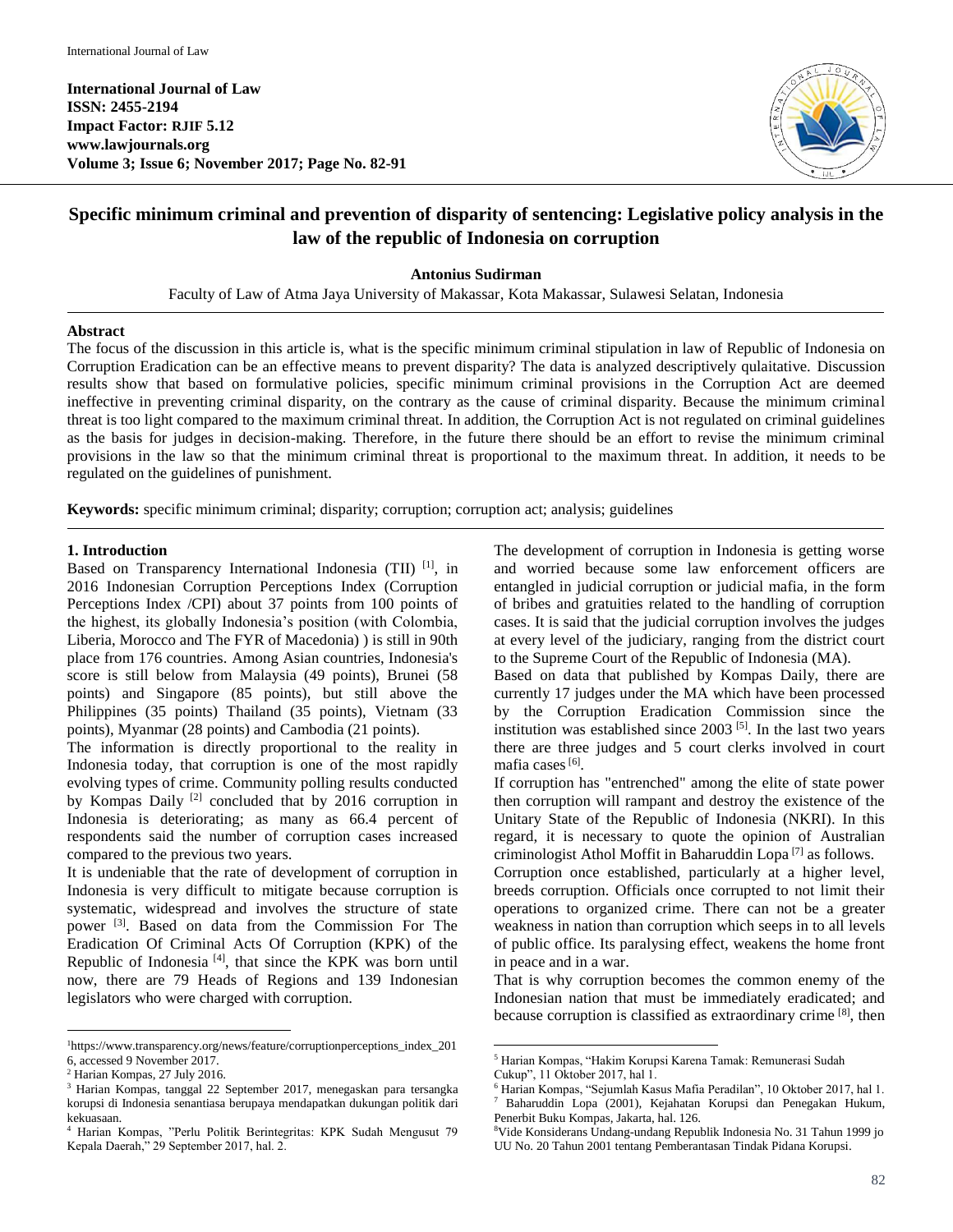its eradication efforts need to be done with a remarkable (law) approach. One form of extraordinary law approach is, in the Law of the Republic of Indonesia No. 31 of 1999 juncto Law No. 20 of 2001 on the Eradication of Corruption (UU PTPK) stipulated a minimum criminal threat (*strafminima*) special.

The significance of a specific minimum criminal threat is that the law has its own set of minimum and maximum limits of criminal sanctions in a crime. In this case, the judge shall not impose a penalty under the terms of the minimum criminal sanctions set out in the formulation of the offense.

In practice these minimum criminal provisions can not be properly implemented by lawmakers. This is evident from the legislation policy to the provision of minimum criminal sanctions (*strafminima*) specifically in UU PTPK. There is the impression that the minimum criminal threat is too far away with maximum penal sanctions. For example the formulation of specific minimum criminal sanctions in Article 3, namely the threat of imprisonment minimum jail in the form of imprisonment of 1 year while maximal in the form of imprisonment for life / 20 years.

Thus normatively the existence of minimum criminal provisions in UU PTPK can cause a criminal disparity. This has implications for the lack of respect of people, especially the corruptors against criminal law. Further impact that the minimum criminal provisions in UU PTPK can not be an effective tool in the prevention of criminal disparity.

The stipulation of minimum criminal can not be implemented properly by the legislator who make laws. That is evidently from the legislation policy to the provision of minimum criminal sanctions (*strafminima*) specifically in UU PTPK. There is the impression that the minimum criminal threat is too far away with maximum penal code sanctions. This fact raises doubts among the public about the existence of specific minimum criminal provisions in UU PTPK as an effective means of preventing criminal disparity.

Based on that background so problem which is important discussion in this paper that is: what is the specific minimum criminal stipulation in the law of Republic of Indonesia on Corruption Eradication can be an effective means to prevent disparity?

This method of discussion uses study of the library (library research). Data collection techniques by reading and reviewing books, journals and related documents. Data processing is done by way of data grouping according to its type, and then the data is analyzed descriptively qualitative.

### **2. Review of Related Literature**

 $\overline{a}$ 

### **2.1 Understanding and kind of Corruption**

According to Fochema Andreae in Andi Hamzah<sup>[9]</sup> the word corruption comes from the Latin: "corruptio" or "corruptus". Furthermore it is mentioned that the "corruptio" is derived from the origin of "corrumpere", an older Latin word. From Latin it uses to many European languages such as, in English that is corruption, corrupt; France, namely "corruption"; and in Dutch, "corruptive" (*korruptie*); and we can venture that from Dutch this word used to the Indonesian language, which is "corruption".

Furthermore, in The Lexicon Webster Dictionary as cited by Andi Hamzah<sup>[10]</sup>, literally translation corruption is defined as follows.

Corruption [L. corruptio (n)]. The act of corrupting, or the state of being corrupt; putrefactive decomposition, putrid matter; moral perversión; depravity, perversión of integrity; corrupt or dishonest proceedings, bribery; perversión from a state of purity; debasement, as of a languege; a debased form of a world.

While Robert Klitgaard in Rohim<sup>[11]</sup> to explained the word of corruption in a mathematical proposition that is,  $C = M + D$ -A, namely of Corruption = Monopoly Power + Discretion by Official - Accountability. Thus, according to Klitgaard, corruption occurs because of a monopoly over power and is accompanied by discretion by the authorities, but in the absence of accountability.

In the Black's Law Dictionary  $[12]$ , the definition of corruption is formulated as follows:

An act done with an intent to give some advantage inconsistent with official duty and the rights of others. The act of an official or fiduciary person who unlawfully an wrongfully use his station or character to procure some benefit for himself or for another person, contrary to duty and the rights of others.

While in the Law of the Republic of Indonesia No. 31 of 1999 juncto Law No. 20 Year 2001 on the Eradication of Corruption, the definition of corruption is mentioned in Articles 2 paragraph (1) and Articles 3, as follows.

- 1. any person who unlawfully commits an act of enrichment of himself or another person or a corporation that may harm the state's finances or the State's reconstruction.
- 2. any person who, for the purpose of profiting himself or others or a corporation, misuses the authority, opportunity or means available to him because of a position or position which could be detrimental to the state's finances or the economy of the State [13].

As for the types of corruption that is, material corruption, time corruption, political corruption, and scientific corruption, art and literature<sup>[14]</sup>. First, material or money corruption; which is corrupted is in the form of money / material (material corruption). Second, scientific, literary and art corruption (intellectual corruption). Examples: hijacking or using someone else's copyright (such as bribery, bribery and embezzlement). Third, political corruption. A person abuses a position with a view to the political (party) interests. Fourth, Corruption time. For example, a Civil Servant (PNS) every day enter the office but effectively work only 5 hours a day (should be 6 hours), the remaining 1 hour is used for personal purposes such as taking care of family business<sup>[15]</sup>.

<sup>9</sup>Andi Hamzah, Pemberantasan Korupsi Melalui Hukum Pidana Nasional dan Internasional, Jakarta, Rajawali Pers, 2008, hal.4.

<sup>10</sup> Ibid. Hal. 5.

<sup>11</sup> Rohim, Modus Operandi Tindak Pidana Korupsi, Pena Multi Media, 2008, hal. 3

<sup>&</sup>lt;sup>12</sup> Henry Campbelll Black, Black's Law Dictionary With Pronounciation, (St Paul, Minn: West Publishing Co), 1983, p.182.

<sup>13</sup> Rohim, Loc.Cit.

<sup>14</sup>Andi Hamzah, Delik-delik Tersebar di Luar KUHP, Jakarta, Pradnya Paramita, 1988, hal. 135-136.

<sup>&</sup>lt;sup>15</sup>Antonius Sudirman, "Eksistensi Pidana Minimum Khusus Sebagai Sarana Penanggulangan Tindak Pidana Korupsi", Jurnal Masalah-Masalah Hukum, Undip Semarang, 2015, Vol 44, No. 3, Hal.317.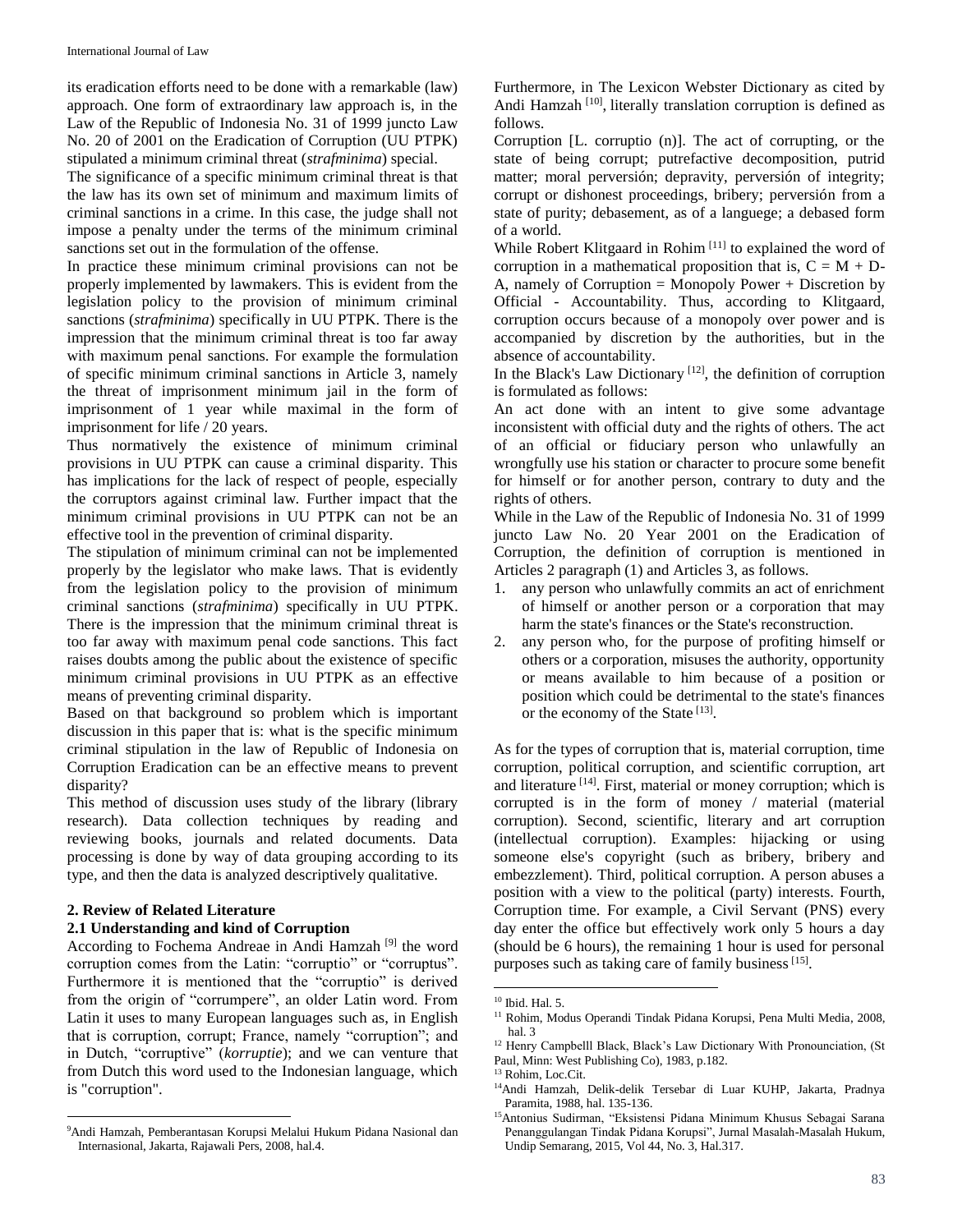Relating to the type of time corruption can be illustrated by the author as follows [16]. For example, a civil servant every day enter the office but effectively work only 5 hours a day (should be 6 hours), 1 hour the rest is used for personal purposes. According to the people's sense of justice the person has actually committed an act against the law, corruption time every day 1 hour. Estimated time corruption, for a period of one month, with 26 effective working days, total corruption time of as much as 26 hours. Within a year the amount of time is corrupted, 12 months multiplied by 26 hours to 312 hours. If calculated in to effective working days (26 working days a month with 6 hours of work a day), the concerned has committed corruption within 52 working days or 2 full months of the year.

### **2.2 Causes and Impact of Corruption in Indonesia**

It can not be denied that corruption in Indonesia is growing rapidly because it is influenced by several things, among others: *First*, weak function of law official enforcement in enforcing corruption cases. *Secondly*, the weak function of internal oversight bodies from government agencies. *Third*, the weakness of the role of the legislative officer in supervising the implementation of government performance. *Fourth,* lack of public awareness in eradicating corruption. The eradication of corruption seems to be only the responsibility of the government  $[17]$ .

Maria Martini in Marie Chêne asserted as follows.

In the case of Indonesia, a more in-depth analysis of he main causes of corruption migtht be required to understand why corruption remains such a large problem in spite of several reforms (e.g. decentralisation, establishment of an anticorruption agency, etc) and recent efforts to curb it. Several factors, ranging from structural factors, such as income levels, and inequality, to a weak judiciary seem to have a strong correlation with corruption<sup>[18]</sup>.

While according to Andi Hamzah<sup>[19]</sup> that factors causing corruption can be grouped into 4 types namely: (1) lack of salary or income of civil servants compared with needs; (2) The background of Indonesian culture or culture supports the growth of corruption; (3) poor management and less effective and efficient controls; (4) rapidly growing social and economic modernization.

In addition, corruption flourishes due to weak legislation. For example the criminal threat is too low. In Article 3 UU PTPK, the threat of imprisonment is a minimum of 1 year imprisonment while the maximum is a life imprisonment of 20 years. In practice, judges often impose minimum criminal sanctions against corruptors so that they (corruptors) are not deterred from corruption.

While the various social impacts caused by corruption, among

<sup>19</sup> Andi Hamzah, Op.Cit, hal. 13-21.

 $\overline{a}$ 

others as follows  $[20]$ . (1) The decay of the character of the law enforcers so as to nullify hope for justice; (2) gave birth to the greedy politician's character; (3) thwart the purpose of government programs in improving people's welfare; (4) endangering the stability or security of the state and society, destroying all important joints within the state; (5) result in a very violent riot and tend to make some people barbaric; (6) undermines the morality of citizens and influences the mindset of the young generation that corruption is perceived as a "new culture" in Indonesia.

In essence the word culture is always a positive meaning that concerns the human work that includes creativity, taste and initiative for the happiness and welfare of mankind, and for the glory of God. However, the word "culture" in the expression of corruption is considered a kind of "new culture  $[21]$ <sup>21</sup> in Indonesia, it is intended that corruption is rooted in a person (law enforcement officer), as if it is a good habit to be maintained and because it is difficult to change again, it is necessary to quote a proverb from the Bugis tribe, Indonesia, " Lele bulu' tellele abiasang" (ie, the mountain can move but the habit does not, or in other words change the habit is more difficult than moving a mountain).

The various impacts of corruption will lead to one point, namely corruption can hinder the realization of the ideals of the Indonesian nation to promote the public welfare (*bonum commune*) for all people. If the condition is going on continuously without any end point then the consequences that arise the creation of disintegration of the nation. Because some people will sue, "really for whether we live in the nation and state under the umbrella of NKRI, if only certain people who live luxurious life because of corruption while others live in the edge of edge?"

### **2.3 Strategy of Eradication of Corruption**

Realizing the impact of corruption, it is the main enemy of all the people of Indonesia which must be immediately eradicated. But it will be realized if there is a common movement is synergistic from all components, especially between the community and law enforcement officers.

According to Andi Hamzah  $[22]$ , the best way to combat corruption must start with the effort to look for the causes of corruption. Then the cause is linked with prevention followed by education (legal awareness raising) society accompanied by repressive action (punishment).

There are many factors that causes corruption can be grouped into 4 types namely: (1) lack of salaries or civil servants income compared to the needs; (2) The background of Indonesian culture or culture supports the growth of corruption; (3) The management is bad and less effective and efficient controls; (4) rapidly growing social and economic modernization<sup>[23]</sup>.

In relation to the strategy of the eradication of criminal acts of

 $\ddot{\phantom{a}}$ 

<sup>16</sup>Antonius Sudirman, Eksistensi Hukum dan Hukum Pidana dalam Dinamika Sosial: Suatu KajianTeori dan Praktik di Indonesia, Semarang, BP UNDIP, 2009, hal.139-140.

<sup>17</sup>Benny K. Harman dan Antonius Sudirman, Langkah-Langkah Strategis Memberantas Korupsi di Indonesia, "Jurnal Masalah-Masalah Hukum", UNDIP Semarang, 2011, Jilid 40 No. 4, hal. 434.

<sup>18</sup>Maira Martini, Transparency International, [mmartini@hotmail.com;](mailto:mmartini@hotmail.com) Marie Chêne, Transparency International, [mchene@transparency.org;](mailto:mchene@transparency.org) and https://issuu.com/cmi-norway/docs/338l, diakses 20 November 2017.

<sup>20</sup> Antonius Sudirman, Op.Cit. Hal. 317-318.

<sup>21</sup>Antonius Sudirman, Hati Nurani Hakim dan Putusannya: Suatu Pendekatan dari Perspektif Ilmu Hukum Perilaku (Behavioral Jurisprudence), Kasus Hakim Bismar Siregar, Bandung, Citra Aditya Bakti, 2007, hal. 4.

<sup>22</sup> Andi Hamzah, Pemberantasan Korupsi melalui Hukum Pidana Nasional dan Internasional, Pen Raja Grafindo Persada, Jakarta, 2005, hal 261.

<sup>23</sup> Andi Hamzah, Ibid, hal. 13-21.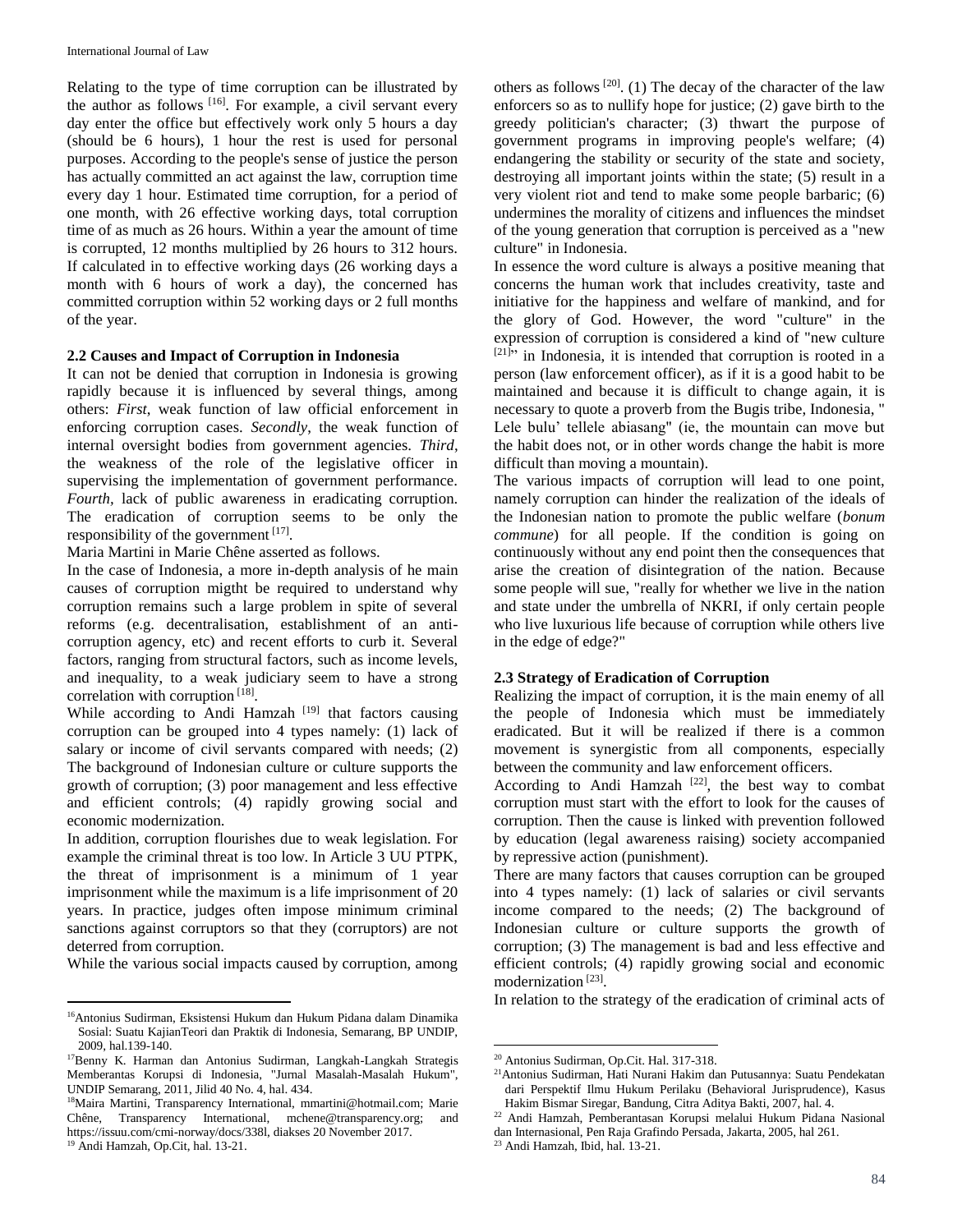corruption, Gunar Myrdal<sup>[24]</sup> asserted that the roads used to combat corruption in developing countries are: (1) raising the salaries of low (and medium) employees; raising morale of high officials; (3) legalization of illegal levies into legal or legal opinions. It is also interesting to follow the strategy of eradicating of corruption in Southern Africa, in the form of pyramidal eradication strategy which at its peak is prevention, while on both sides are public education and punihsment respectively. That case can read to the fig 1 as follows<sup>[25]</sup>:



**Fig 1:** Corruption of eradication strategy

Considering that corruption belongs to an extraordinary crime, the eradication effort needs to be done in an extraordinary way. Romli Atmasasmita<sup>[26]</sup> emphasized that the eradication strategy against corruption in Indonesia should use four approaches: law approach, moralistic approach and faith, educative approach and socio-cultural approach. The law approach takes a very strategic role, but the conventional law approach is inadequate in the face of a systematic and widespread modus operating of corruption and is an "extraordinary crime". Therefore a new law approach is needed that places the interests of the nation and the state or the people's economic and social rights above the interests and rights of the individual suspect or defendant.

In relation to that, the perspective put forward by the author in this discussion is the effort to eradicate corruption with a remarkable law approach. One form of extraordinary law approach that is the inclusion of specific minimum criminal threats in UU PTPK. This is in line with international trends regarding the application of specific minimum criminal threats to serious crimes<sup>[27]</sup>.

# **2.4 Ratio Legis Special Minimum Criminal in Corruption Act**

Professor Barda Nawawi Arief<sup>[28]</sup>, asserted, in principle a specific minimum penalty is an exception, namely for certain offenses that are very harmful, harmful or disturbing the society and the offenses are qualified or aggravated by the consequences (*erfolgsqualifizierte delikte*). Further Barda Nawawi Arief asserted that the use of minimum criminal threats specifically for UU PTPK, as in other laws (among others Narcotics Act, Psychotropic, Banking and the

 $\overline{a}$ 

Environment) is quite reasonable  $[29]$ . Given the corruption that has been categorized as an extraordinary crime can bring harm to the community and the unity of the NKRI<sup>[30]</sup>.

Thus, it is clear that one of the goals or intent (*ratio legis*) of specific minimum penalty in UU PTPK is to prevent the occurrence of disparity of penalties (disparity of sentencing) is very conspicuous, both to the same case in the context of equity (*deelneming*), as well as cases different but the type of offense violated by principals is the same or essentially no different in quality<sup>[31]</sup>.

In Black's Law Dictionary<sup>[32]</sup>, "disparity is inequality or a difference in quantity or quality between two things or among many things." John Hagan and Kristien Bumiller, In Alfred Blumstein *et al.* [33] said:

*Sentencing disparity is defined as "a form of unequal treatment that is often of unexplained cause and is at least incongruous, unfair and disadvantaging in consequence.*

While Molly Cheang in Muladi and Barda Nawawi Arief [34] asserted, the disparity of sentencing is unequal criminal application to the same offense or to offenses of comparable seriousness without clear justification grounds. Then Jackson added that criminal disparities can also occur in different criminal cases against two or more defendants who commit a co-defendant.

In many countries, the issue of criminal disparity is identified as a factor that can reduce the rewards of both criminal offenders and the public against the courts. Especially for the perpetrators of criminal acts, they will consider themselves as victims of judicial caprice and for the criminal prosecutor apparatus this will be one of the constraints of the reestablishment process of the convicted persons  $[35]$ .

#### **3. Result and Discussion**

### **3.1 The Specific Minimum Criminal in Corruption Act Of Indonesia**

It has been described that in the Corruption Act introduced minimum criminal threat, either in the form of fine and imprisonment. It has been described that in the Corruption Act introduced minimum criminal provisions, either in the form of fine and imprisonment. The provisions are not regulated in the Criminal Code of Indonesia (KUHP), which is a product of the Dutch East Indies government, which is still in positive force in Indonesia. Accordingly, the following will be cited in some articles in UU PTPK related to a specific minimum criminal threat (see Table 1).

<sup>24</sup> Andi hamzah, Ibid, hal. 259.

<sup>25</sup> Ibid, hal 261.

<sup>26</sup> Ermasjah Djaja, Memberantas Korupsi Bersama Komisi Pemberantasan Korupsi, Sinar Grafika, Jakarta, 2010, Hal. 10.

<sup>27</sup>Muladi, "Ambiguitas dalam Penerapan Doktrin Hukum Pidana: Antara Doktrin Ultimum Remedium dan Doktrin Primum Remedium", Simposium Hukum Pidana Nasional, yang diselenggarakan MAHUPIKI, di Makasar, 18 Maret 2013, hal. 7.

<sup>&</sup>lt;sup>28</sup>Barda Nawawi Arief, Bunga Rampai Kebijakan Hukum Pidana, Bandung, Citra Aditya Bakti, 1996, hal. 141.

<sup>29</sup>Barda Nawawi Arief, Masalah Penegakan Hukum dan Kebijakan Hukum Pidana dalam Penanggulangan Kejahatan, Jakarta, Kencana, 2008, hal. 149.

<sup>30</sup>H. Elwi Danil (2012), Korupsi: Konsep, Tindak Pidana dan Pemberantasannya, Jakarta, Rajawali Pers, hal. 76

<sup>31</sup> Mohammad Amari, Ibid.

<sup>32</sup> A. Bryan Garner, Balack's Law Dictionary, St. Paul Minn, 1999, p. 472.

<sup>33</sup>Blumstein, Alfred et al., National Research Council. Research on Sentencing: The Search for Reform, Volume II. Washington, DC: The National Academies Press, 1983, p.9.https://doi.org/10.17226/101.

<sup>34</sup> Muladi dan Barda Nawawi Arief, Teori-teori dan Kebijakan Pidana, Bandung, Alumni, 1984, hal. 52- 53

<sup>&</sup>lt;sup>35</sup>Muladi, Kapita Selekta Sistem Peradilan Pidana, Semarang, BP Undip, 1995, hal. 26.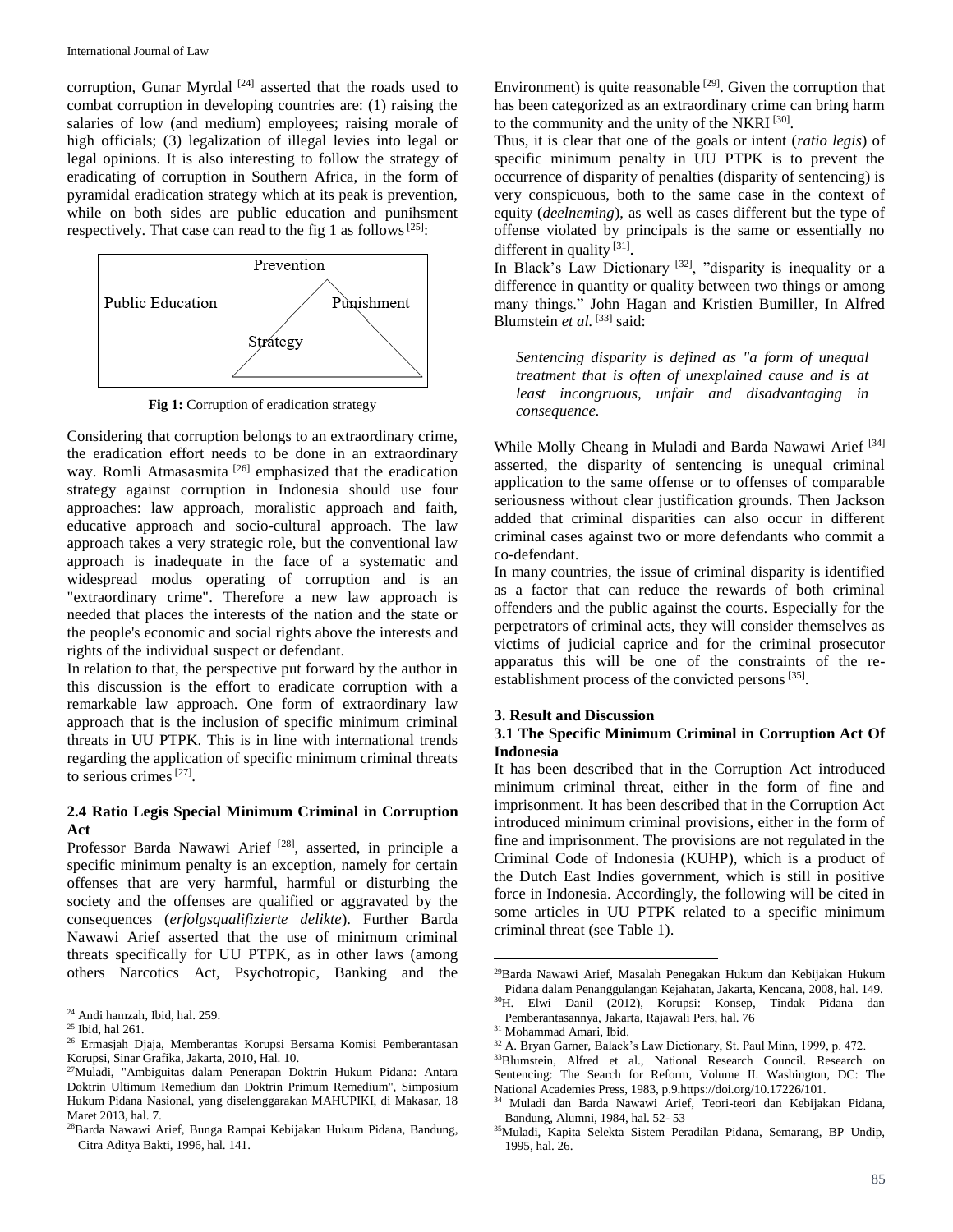| No. | <b>Article</b>    | <b>Formulation of Criminal Threat</b>              |                                                                       |
|-----|-------------------|----------------------------------------------------|-----------------------------------------------------------------------|
|     |                   | <b>Minimal</b>                                     | <b>Maksimal</b>                                                       |
| Ι.  | $2$ Verse $(1)$   | 4 years in prison and a fine Rp. 200.000.000,-     | life imprisonment / 20 years and a fine of 1 billion rupiah.          |
| 2.  | 3                 | 1 year in prison and / or a fine Rp.50.000.000,-   | life imprisonment $/ 20$ years and $/$ or a fine of 1 billion rupiah. |
| 3.  | 5                 | 1 year in prison and / or a fine Rp.50.000.000,-   | imprisonment of 5 years and / or a fine Rp.250.000.000,-              |
| 4.  | 6                 | 3 year in prison and a fine Rp.150.000.000,-       | prison 15 years and fine Rp.750.000.000,-                             |
| 5.  |                   | 2 years in prison and / or a fine Rp.100.000.000,- | imprisonment of 7 years and / or a fine Rp.350.000.000,-              |
| б.  | 8                 | 2 years in prison and a fine $Rp.100.000.000,$ -.  | prison 15 years and fine Rp.750.000.000,-                             |
| 7.  | 9                 | year in prison and a fine Rp.50.000.000,-          | jail 5 years and fine Rp.250.000.000,-                                |
| 8.  | 10                | 1 year in prison a fine Rp.100.000.000,-           | 7 years imprisonment and fine Rp.350.000.000,-                        |
| 9.  | 11                | 1 year in prison a fine Rp.50.000.000,-            | penjara 5 tahun dan/atau denda Rp.250.000.000,-                       |
| 10. | 12                | 4 year in prison a fine Rp. 200, 000,-.            | life imprisonment / 20 years and a fine of 1 billion rupiah.          |
| 11. | 13                |                                                    | 3 years in prison and a fine Rp.150.000.000,-                         |
| 12  | $12B$ verse $(2)$ | 4 year in prison a fine Rp. 200.000.000,-          | life imprisonment $/ 20$ years and a fine of 1 billion rupiah         |
| 13  | 21                | 3 year in prison a fine Rp.150.000.000,-           | imprisonment of 12 years and / or a fine Rp.600.000.000,-             |
| 14  | 22                | 3 years in prison and a fine Rp.150.000.000,-      | imprisonment of 12 years and / or a fine Rp.600.000.000,-             |
| 15  | 23                | 1 year in prison and / or a fine Rp.50.000.000,-   | imprisonment of 6 years and / or a fine RP 300.000.000,-              |
| 16  | 24                |                                                    | 3 years in prison and a fine Rp.150.000.000,-                         |

### **Tabel 1:** Threat of the Specific Minimal Crime in UU PTPK

*Source*: Data processed from UU RI No. 31 Year 1999 jo UU RI No. Year 2001 About Eradication Of The Criminal Act Of Corruption

Based on the data in Table 1, we get an overview of the following points. *First,* there are 14 articles in UU PTPK which contain specific minimum criminal threats, while the other 2 articles do not include minimum criminal sanctions. The duration of specific minimum criminal threat is at least 1 year and 4 years at the most.

*Secondly*, if the fine is compared with the imprisonment, then the image of UU PTPK maker will be judged that a 1-year imprisonment is equivalent to a fine of 50 million rupiah, whether the penalty is minimal or maximum. If the penalty is one year, the fine is 100 million rupiah and if the penalty is 4 years, the fine is 200 million rupiah and so on [36]; while maximum life penalty / 20 years imprisonment is considered equivalent to a fine of 1 billion rupiah.

*Thirdly,* a specific minimum criminal threat is formulated in the form of absolute cumulation and the relative cumulation of prison sentences with a fine penalty. The absolute cumulative criminal threats are listed in Articles 2, 6, 8, 9, 10, 12, 12B, 21 and 22 of UU PTPK, while the relative cumulative threats are listed in Articles 3, 5, 7, 11, 23 UU PTPK.

*Fourth,* Article 3 and Article 24 are not stipulated on the minimum criminal provisions, both imprisonment and fines; which is set to a maximum of imprisonment and / or a fine.

# **3.2 Analysis about the Stipulation of Specific Minimal Criminal in Corruption Act of Indonesia**

Based on the data, it can be seen that the minimum criminal provisions in Corruption Act of Indonesia seem to be arranged haphazardly or without a clear concept in the prevention of criminal disparity. It can be seen from two perspectives namely: (1) the issue of the substance of a specific minimum criminal provisions in Corruption Act; (2) the problem of guidelines in the application of specific minimum criminal provisions in corruptioan act<sup>[37]</sup>.

# **3.2.1 Analysis about substancy specific minimal criminal provisions in Corruption Act of Indonesia**

Briefly it can be argued that the substance of the minimum

<sup>36</sup> Andi Hamzah, Op.Cit. Hal. 116.

 $\overline{a}$ 

criminal provisions in UU PTPK contains some fundamental weaknesses, namely as follows [38] . *Firstly*, the imprisonment sanction is at least too far away with maximum imprisonment. For example a specific minimum criminal provision in Article 3 paragraph (1) of UU PTPK; the maximum penalty is a life imprisonment or 20 years in prison, while the maximum imprisonment is 1 year. Likewise with the criminal provisions set forth in Article 2 paragraph (1), which is threatened with life imprisonment or 20 years in prison and a minimum of 4 years.

*Secondly*, UU PTPK producers appear inconsistent in formulating minimum criminal threats between articles with each other <sup>[39]</sup>. For example the provisions of Articles 2 and 3, 12 and 12B are both threatened with imprisonment while a maximum of 20 years in prison and a fine of 1 billion, but the threat of criminal is minimum different. In Articles 2, 12 and 12B are punishable by a minimum of 4 years imprisonment and a fine of 200 million rupiah, while Article 3, 12 and 12B are punishable by a minimum of 1 year imprisonment and a fine of 50 million rupiah.

*Third*, the threat of imprisonment of at least 1 year imprisonment and / or a fine of 50 million rupiah juxtaposed with the threat of maximum criminal sanction is relatively mild ie 5-6 years in prison and / or a fine of 250-300 million rupiah, and the maximum criminal threat that is classified as very severe criminal life imprisonment / 20 years.

*Fourth*, minimum criminal sanction in Article 3 (ie 1 year imprisonment and / or a fine of 50 million rupiah) is considered lighter than the minimum criminal threat in Article 2 paragraph (1), 12 and 12B paragraph (2) (ie 4 years in prison/ and a fine of 400 million rupiah); the maximum threat threats in those 4 articles are the same: life imprisonment/20 years and/or fine of 1 billion rupiah.

*Fifth*, the criminal provisions are at least strange and unfair because the threat of imprisonment of at least 1 year

<sup>&</sup>lt;sup>37</sup> Compare with Barda Nawawi Arief, 2008, Op.Cit. hal. 149-150.

<sup>38</sup>Antonius Sudirman, "Eksistensi Pidana Minimum Khusus Sebagai Sarana Penanggulangan Tindak Pidana Korupsi", Jurnal Masalah-Masalah Hukum, Undip Semarang, 2015, Vol 44, No 3, Hal.319-321.

<sup>39</sup> Barda Nawawi Arief, 2008, Op.cit. hlm 150.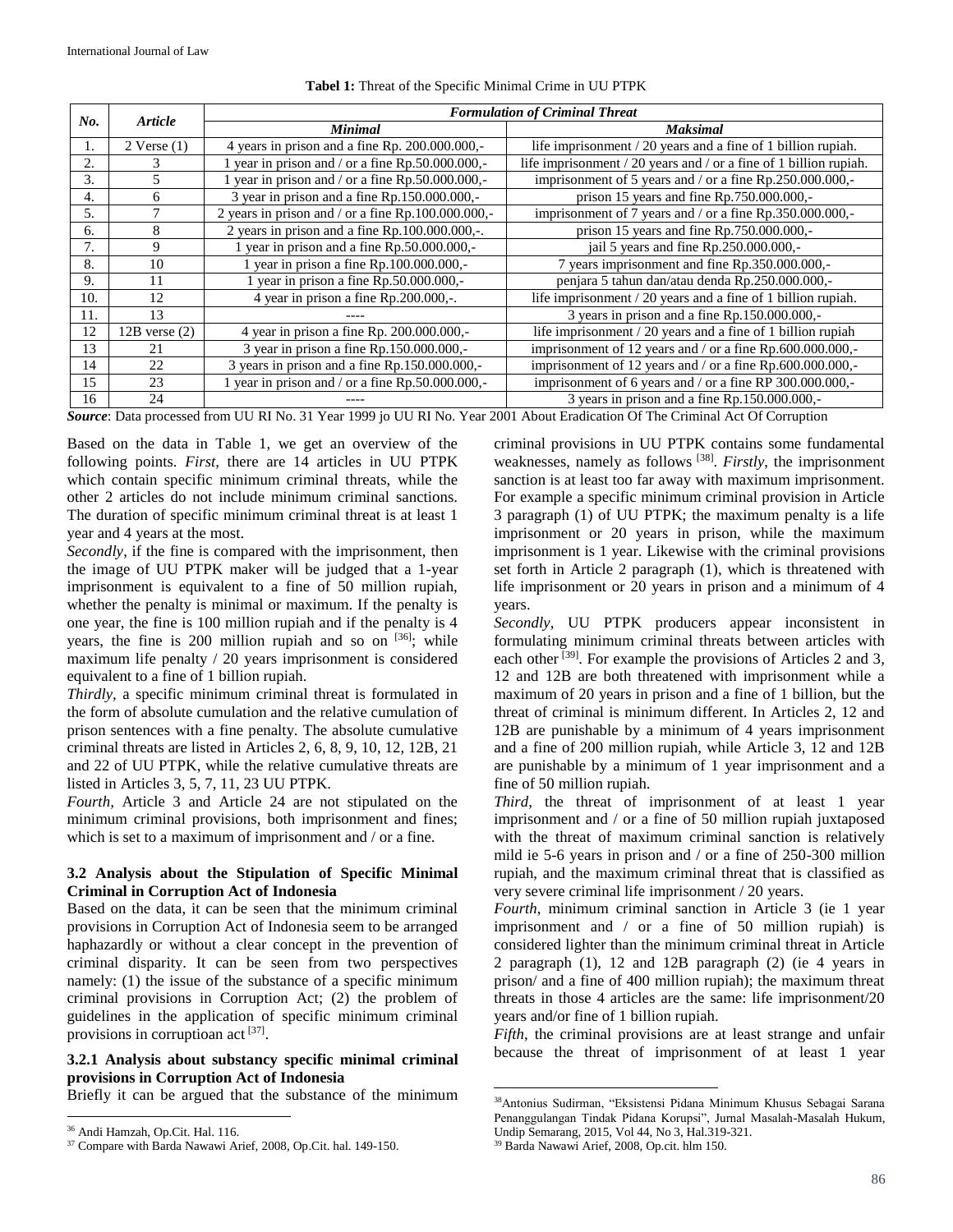imprisonment and a fine of 50 million rupiah applied to the offense whose maximum penalty is a life imprisonment of 20 years and a fine of 1 billion, and also applied to criminal offenses maximum lighter ie, 5 years in prison and a fine of 250 million rupiah.

Based on this matter, it can be stated, in terms of formulative policy (criminal sanction formulation), the existence of minimum criminal in UU PTPK is considered inadequate and effective to prevent the occurrence of criminal disparity, instead it becomes the cause of the criminal disparity. The criminal range between minimum and maximum criminal threats is too far away. It may result in, two or more cases of corruption of equal weight, but the penalties imposed by judges vary; some are sentenced to very light crimes, 1 year in prison and another 15 years or 15 years in prison. It is not in accordance with the nature (*ratio legis*) of the existence of minimum criminal provisions to prevent the occurrence of criminal disparity.

In this context interesting quoted opinion Muladi and Barda Nawawi Arief<sup>[40]</sup> as follows.

Disparity itself begins with the law itself; because in the positive Law of Indonesia judges have the greatest freedom to choose the desired type of crime (*strafsoort*), in connection with the use of alternative systems in criminal penalties within the law. In addition, judges also have the freedom to choose the severity of the criminal (*strafmaat*) that will be imposed, because that is determined by the law is only maximum and minimum.

Meanwhile, Tama S. Langkun et al. <sup>[41]</sup>, stated that the factors causing the occurrence of criminal disparity in Indonesia are as follows.

- 1. The Law system. Most Indonesian law systems still adhere to the Continental European System (civil law system); so that the disparity of the verdict must occur, because the civil law system emphasizes the rules of the act.
- 2. Factor of Law. Undang-undang Pemberantasan Tindak Pidana Korupsi is actually considered as a trigger for the disparity of punishment in corruption cases. For example the difference in minimum criminal threats on Article 2 and Article 3, namely to regulate criminal at least 4 years, while Article 3 regulate criminal at least 1 year.
- 3. Factors sourced from judges. In this case the judge has the greatest freedom to choose the desired criminal type (*strafsoort*), in connection with the use of an alternative system of criminal penalties within the act.
- 4. There is no common guide (sentencing standard). The lack of common guidance can lead to disparity, because on the one hand there is a "judicial discretion" while on the other hand the absence of a "sentencing standard" can limit judicial freedom.

# **3.2.2 Analysis about guidelines in the application of specific minimum criminal provisions in Corruption Act of Indonesia**

Sentencing guidelines are defined, "The standards for

 $\overline{a}$ 

determining the punishment that a person convicted of a crime should receive, based on the nature of the crime and the offender's criminal history. In short it is the set of rules and principles a trial court judge follows to decide about the sentence to be given to a defendant who is found guilty  $[42]$ ".

The problem, the Corruption Act of Indonesia not set about guidance of punishment; while on the other hand, the provision of this penal code is important for judges to operationalize minimum criminal sanctions so as to create justice in the judicial process. In other words, these criminal guidelines can assist judges in solving their confusion in complex decision-making processes  $[43]$ . This is in accordance with the Draft Indonesian Criminal Code that in certain cases minimum criminal threats can be reduced / mitigated if there are matters that ease the crime [44]. In this case the criminal guidelines is the basis for the judge in applying the minimum punishment in the case of corruption in order to create justice and legal certainty.

Lilik Mulyadi<sup>[45]</sup> asserted that punishment guidelines gives and serves as a catalyst to become a safety valve for judges in the imposition of a criminal to the defendant. The judge can judge fairly, wisely, humane and relatively inadequate to the defendant's wrong doing. Therefore, with the guidelines of punishment, it is hoped that in addition to finding justice that can be accepted by all parties, it is also reflected on the value of legal certainty (*rechts zekerheids*) which the judge handed down in his decision.

Andrew Ashworth on www.hukumonline.com<sup>[46]</sup> affirmed that the disparity of the decision cannot be released from the judge's discretion impose penalties in a criminal case. However, judge discretion is very likely to be misused, so punishment guidelines is considered the best way to limit judicial freedom. Therefore, according to Asworth, the punishment guidelines should be 'a strong and restrictive guideline' [47]. In addition, the process of formulating legislation contributes to the disparity of punishment due to the absence of standard formulating criminal sanctions. The disparity of the decision from the beginning is possible because the legal rules drawn up by the government and the Indonesian Legislative Assembly (DPR) open space for it [48].

According to author, the various weaknesses in the formulation of specific minimum criminal sanctions in the UU PTPK Law can be caused by the following two things:

*First*, the legislators do not understand the nature of the specific minimum criminal provisions listed in UU PTPK. *Secondly*, it is possible that the specific minimum criminal

<sup>40</sup> Muladi and Barda Nawawi Arief, Op.cit. Hal. 56-57.

<sup>41</sup>Tama S. Langkun dkk, "Disparitas Putusan Pemidanaan Perkara Tindak Pidana Korupsi", Policy Paper, Indonesia Corruption Watch, 2014, Hal. 39- 42.

<sup>42</sup> [https://definitions.uslegal.com/s/sentencing-guidelines/ accessed](https://definitions.uslegal.com/s/sentencing-guidelines/%20dikses) 09/10/2017.

<sup>43</sup> <https://definitions.uslegal.com/s/sentencing-guidelines/> accessed 09/10/2017.

<sup>44</sup> Barda Nawawi Arief, Ibid. hlm. 139.

<sup>45</sup>Lilik Mulyadi, "Sebuah Polarisasi Pemikiran terhadap Filsafat Pemidanaan yang DiterapkanHakim Indonesia, Dikaji dari Perspektif Teoritis dan Praktik Peradilan Indonesia," Malang 12 July 2009.

<sup>46</sup>[http://www.hukumonline.com/berita/baca/lt524a2ce258cb5/disparitas-](http://www.hukumonline.com/berita/baca/lt524a2ce258cb5/disparitas-putusan-dan-pemidanaan-yang-tidak-proporsional)

[putusan-dan-pemidanaan-yang-tidak-proporsional,](http://www.hukumonline.com/berita/baca/lt524a2ce258cb5/disparitas-putusan-dan-pemidanaan-yang-tidak-proporsional) accessed 01 October 2013; [Andrew Ashworth,](https://www.google.co.id/search?tbo=p&tbm=bks&q=inauthor:%22Andrew+Ashworth%22) Sentencing and Criminal Justice, Cambridge University Press, 2005, p.72.

[http://www.hukumonline.com.](http://www.hukumonline.com/) Ibid. accessed 09/10/2017; Andrew [Ashworth,](https://www.google.co.id/search?tbo=p&tbm=bks&q=inauthor:%22Andrew+Ashworth%22) Sentencing and Criminal Justice, Ibid.p.101.

<sup>48</sup> http://www.hukumonline. com. Ibid.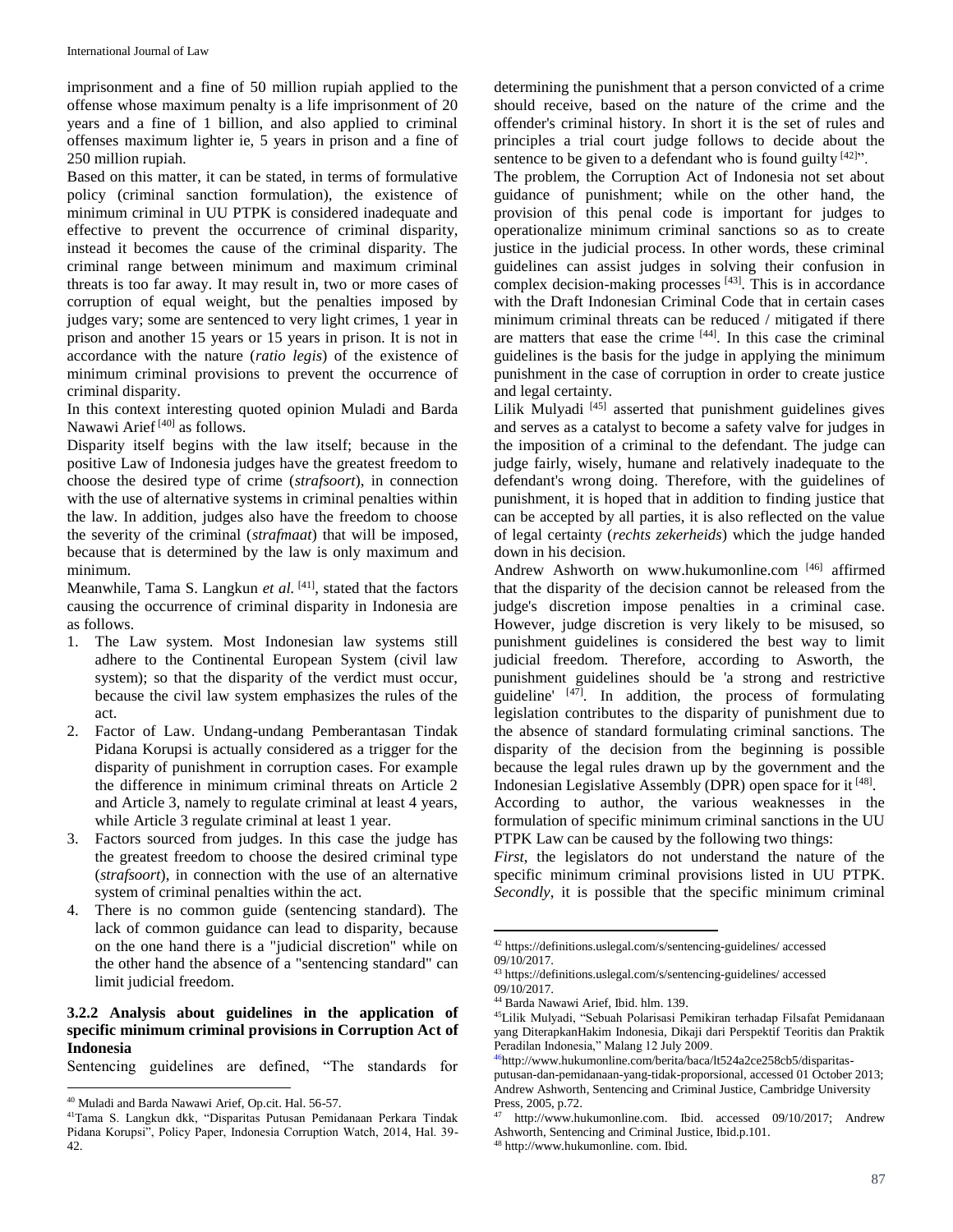formula in UU PTPK is part of the "grand design" of legislators. In the sense that there is a systematic effort by lawmakers to protect their interests from the law because they (the members of Legislative Assembly) have the potential to violate criminal provisions in UU PTPK, including those threatened with minimum criminal sanction. It is impossible for them to make rules that harm themselves [49].

This is in accordance with the document data that has been traced by author, whether data obtained from the Secretariat General of the Indonesian Legislative Assembly (DPR RI) as well as from other written sources. *First,* some members of the legislature do not know and understand the nature of the specific minimum criminal provisions. Based on the data contained in the minutes of the meeting of members of the House of Representatives during the discussion of UU PTPK, included on the views of members of the House of Representatives who thought the minimum criminal calculated from the length of the criminal who had been imposed by the judge<sup>[50]</sup>. Whereas in fact that is meant that minimum criminal threats are listed in the formulation of offense in the law.

*Secondly*, there are efforts by members of the House of Representatives to hamper the performance of the Commission For The Eradication of Criminal Acts of Corruption of the Republic of Indonesia (KPK) through the formation of the committee of the right of inquiry to the KPK; even there has been a systematic effort of some people including members of the House of Representatives to delegitimize or castrate the KPK's authority. In connection with that, it is necessary to quote the opinion of Imam Anshori Saleh as follows.

Long before, we see the efforts of some members of the Indonesian Legislative Assembly of the 2009-2014 period to regulate the regulations concerning the KPK so that the institution does not continue to be a superbody with too much authority. The indication is seen from the spirit of the Indonesian Legislative Assembly to revise the Law on Corruption, the Criminal Code (KUHP) and the Criminal Procedure Code (KUHAP)<sup>[51]</sup>.

Based on that opinion it can be argued, that the fundamental weaknesses in the formulation of specific minimum criminal provisions in UU PTPK is part of a systematic effort and well planned by lawmakers to fortify themselves to avoid severe penalty. If this is allowed then efforts to eradicate corruption in Indonesia (including the prevention of criminal disparity) will be useless.

### **3.3 Comparative Study of Minimum Criminal Provisions in Some Countries**

It has been described above that the minimum criminal provisions in corruption law in Indonesia have weaknesses, so it can not be used as an effective means to prevent the occurrence of criminal disparity. To overcome these problems, lawmakers need to conduct comparative studies on specific minimum criminal requirements in some countries, especially

 $\ddot{\phantom{a}}$ 

those that belong to the continental European family families. In principle, positive things in criminal formulation in other countries can be used to update specific minimum criminal provisions in Indonesia, especially the Corruption Act.

Based on the literature study, there are two models of minimum criminal formulation adopted in several countries in the world, namely: (1) fixed sentence: mandatory minimum sentence (MMS), absolute or imperative; (2) unfixed sentence, is relative or elastic<sup>[52]</sup>.

The mandatory minimum sentence model still generates a lot of pros and cons among lawyers. The trial at United State of America in United States v Michael P.Madkour, commented as follows.

This type of statute …. does not render justice. This type of statute denies the judges of this court, and of all courts, the right to bring their conscience, experience, discretion, and sense of what is just into the sentencing procedure, and it, in effect, makes a judge a computer, automatically imposing sentences without regard to what is right and just. It violates the rights of the judiciary and of the defendants, and jeopardizes the judicial system. In effect, what itdoes is it gives not only Congress, but also the prosecutor, the right to do thesentencing, which I believe is unconstitutional. Unfortunately, the higher courts haveruled it to be constitutional. This case graphically illustrates the failure of the justice system. But for the mandatory sentence, I would have sentenceddefendant to the [guideline] minimum of 15 month<sup>[53]</sup>.

While Prof. Michael Tonry, in Prof. Barda Nawawi Arief [54], asserted as follows.

Basic new insights concerning application of mandatory penalties are unlikely to emerge.... We now know what we are likely to know, and what our predecessors knew, about mandatory penalties. As instruments of public policy, they do little good and much harm.

That is why then used as a reference in this discussion is the formulation of minimum criminal sanctions that are unfixed model. The model is widely applied in some countries that adhere to Continental European legal family. As a comparison material it is necessary to quote the minimum criminal concept in the countries of Bulgaria, Yugoslavia, Portugal, and India.

# **3.3.1 Bulgaria**

 $\overline{a}$ 

In Bulgaria the Criminal Code is regulated on special matters or due to various mitigating factors, the courts may enforce the criminal under minimum penalty stipulated by law. In Article 55 Bulgarian Criminal Code is affirmed as follows.

1. In case of exceptional or of a great number of attenuating circumstances, where even the mildest punishment provided by law proves disproportionately severe, the court: 1. shall fix a punishment under the lowest limit; 2.

<sup>49</sup> Compare with Antonius Sudirman, Op.Cit. Hal. 321.

<sup>50</sup>Risalah Rapat DPR tentang Proses Pembahasan Rancagan Undang-Undang Pemberantasan Tindak Pidana Korupsi Tahun 1999.

<sup>51</sup> Imam Anshori Saleh, Korupsi, Terorisme dan Narkoba: Upaya Melawan Kejahatan Luar Biasa, Setara Presss, Malang, 2017, hal. 102.

<sup>52</sup> Barda Nawawi Arief, Kebijakan Formulasi Ketentuan Pidana dalam Peraturan Perundang-undangan, Penerbit Pustaka Magister, Semarang, 2016, hal. 98.

<sup>53</sup> https://www.scribd.com/document/320364412/United-States-v-Michael-P-Madkour-930-F-2d-234-2d-Cir-1991. accessed 09/10/2017.

<sup>54</sup> Barda Nawawi Arief, Kebijakan Formulasi....Ibid. hal. 99; Michael Tonry, Mandatory Penalties, in 16 Crime & Justice: A Review of Research, at 243– 44 (Michael Tonry ed., 1990).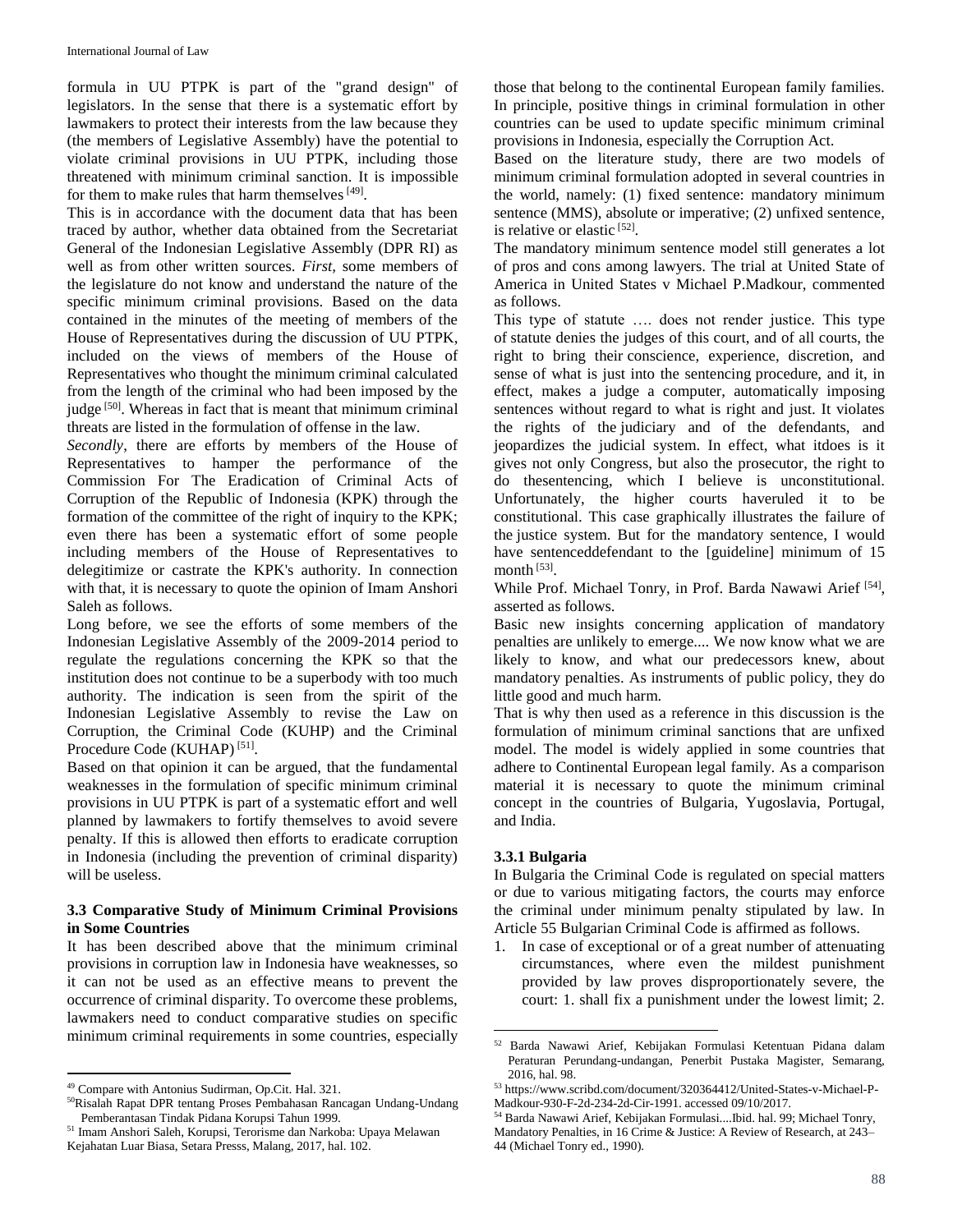shall substitute ….ect.

- 2. In the cases of sub-paragraph 1 of the preceding paragraph where the punishment is a fine, the court may specify punishment under the lowest limit by one half at most;
- 3. In such cases the court may not impose the lesser punishment provided by law along with punishment by deprivation of liberty.

### **3.3.2 Portugal**

In article 72 Portugal Code Penal is set about "Special mitigation of penalty" and article 73 is regulated on "Special mitigation of terms". The essence provided for in Article 72, namely, on criminal reduction / mitigation guidelines, among others judges shall be granted criminal sanction in the event of the unlawfulness of the act, the guilt of the agent and the necessity of a crime imposed of the penalty). For that purpose, considerable circumstances are:

- a. that the agent had acted under the influence of a serious threat, under the influence of someone he depends on, or to whom he owes obedience;
- b. that the agent's conduct had been determined by honourable motive, by strong solicitation or temptation from the victim himself, or unjust provocation or undeserved offence;
- c. that there had been demonstrative acts of the agent's sincere repentance, namely reparation of the damages up to where it had been possible for him;
- d. That a long time had elapsed over the perpetration of the crime, the agent maintaining good conduct.

While in article 73 Portugal Code Penal is set about limits of minimum criminal reduction that is for some of the following reasons.

- a. The maximum limit of the imprisonment penalty is reduced by one third;
- b. The minimum limit of the imprisonment penalty is reduced to one fifth if it is equal or superior to 3 years, and to the legal minimum if it is inferior;
- c. The maximum limit of the fine penalty is reduced by one third and the minimum limit to the legal minimum;
- d. If the maximum limit of the imprisonment penalty is not superior to 3 years, it may be replaced by a fine, inside the general limits.

### **3.3.3 Yugoslavia**

The Criminal Code of Yugoslavia is stipulated on guidelines for the application of minimum criminal cases, for example, as set forth in Article 42 on Reduction of Punishment and Article 43 on Mode of Reduction punishment. Article 42 is listed as follows.

The court may set the punishment below the limit prescribed by statute, or impose a milder type of punishment; 1) when provided by statute that the offender's punishment may be reduced; 2) when it finds that such extenuating circumstances exist which indicate that the aims of punishment can be attained by a lesser punishment.

### **3.3.4 India**

In India the Penal Code is also set about a specific minimum

penalty. In this case it is specified about a special clause, that is, if there are special reasons, the court may impose a criminal under minimum criminal sanction. For example, the perpetrators of rape are threatened with a minimum of 7 years compulsory crime. However, if there are special reasons, the court may impose under a minimum penalty [55]. It is mentioned in Article 376 paragraph (1) of India Code Penal as follows.

Whoever, except in the cases provided for by sub-section (2), commits rape shall be punished with imprisonment of either description for a term which shall not be less than seven years but which may be for life or for a term which may extend to ten years and shall also be liable to fine unless the women raped is his own wife and is not under twelve years of age, in which cases, he shall be punished with imprisonment of either description for a term which may extend to two years or with fine or with both: Provided that the court may, for adequate and special reasons to be mentioned in the judgment, impose a sentence of imprisonment for a term of less than seven years (*the bottom line of the author*).

Interestingly in the Indian Penal Code is regulated, for offenses that have no minimum criminal provisions in particular or only a maximum penalty provision can be granted a special clause for minimum criminal enforcement. It is applied if the offense is done for the second or the next time. For example, for pornographic offenses set forth in Article 292 and offense of extortion using the writings / drawings provided for in Article 292A shall be punishable by a maximum of 2 years imprisonment; but there is a clause that reads, for the second and subsequent offenses, threatened a minimum of 6 months in prison  $[56]$ .

Based on the specific minimum criminal provisions that applicable in some countries as described above, it can be concluded that the following matters.

- 1. Although there is a specific minimum penalty, there are rules / guidelines for its application that allow such a specific minimum mitigation or reduction.
- 2. Rules / guidelines for implementation, some are set out in "general rules" and some are in "custom rules" (corresponding offenses). Things that can alleviate / raise the minimum amount;
- 3. Limitations / quantities of mitigation or specific minimum weighting;
- 4. Implementation guidelines (exclusion clauses, and guidelines for dropping a specific minimum)<sup>[57]</sup>.

It is expected that in the future, in the Corruption Act in Indonesia (including other specific laws) shall be regulated a bout guidelines for the application of minimum criminal provisions. For example the authority of a judge deviates from the minimum criminal provisions in the law. In a sense, a judge may impose a penalty, under minimum criminal sanction in the law. But it must be based on special rational considerations; for example, the role of the perpetrator is not significant in the crime (corruption) and the amount of

<sup>55</sup> Barda Nawawi Arief, Kebijakan Formulasi ...op.cit. hal.111; Pasal 376 ayat (1) India Code Penal.

<sup>56</sup>compare with Barda Nawawi Arief, Kebijakan Formulasi ...Ibid.112

<sup>57</sup> Barda Nawawi Arief, Kebijakan Formulasi ...Ibid. Hal. 112-113.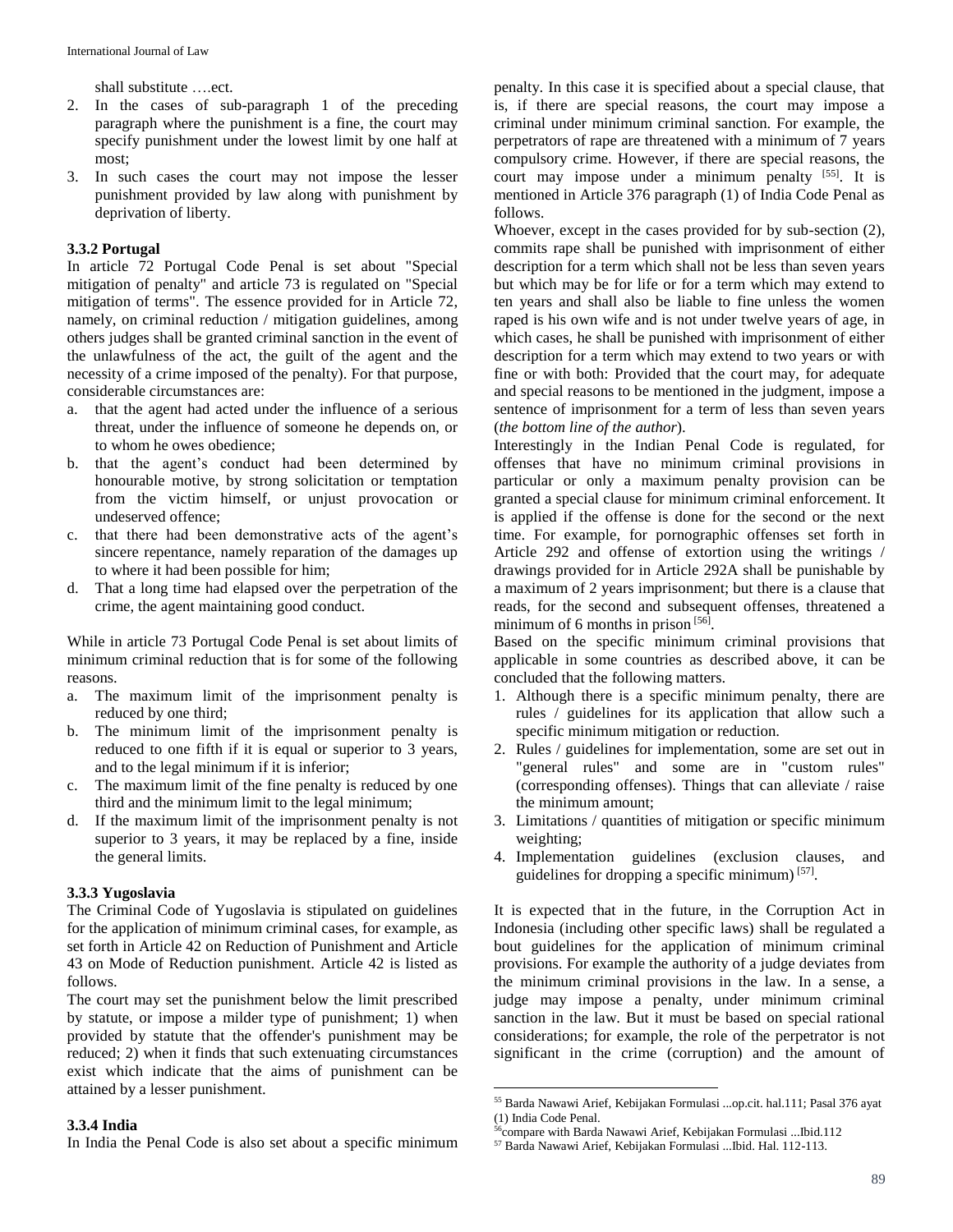financial loss is very mild so it is considered not comparable with the minimum criminal threat regulated in the law.

The above mentioned in line with the sound of Article 5 verse (1) of the Law of the Republic of Indonesia Number 48/2009 on Judicial Power. "The judges and judges of the constitution are obliged to explore, follow and understand the legal values and sense of justice living in the community." This provision is intended to ensure that the judges and constitutional judges are in accordance with the law and sense of community justice [58] .

Thus, the above statement affirms the position of the judge in Indonesia that is not as a mouthpiece of the law (*let'terknechten der wet*) but is the creator of the law through its decision (judge made law), including deviating from the minimum criminal provisions in the Act, especially Corruption Act. Even if the judge does not find the law in the law, he is obliged to dig up the living law in society, so that the judge's judgment is in accordance with the sense of justice living in society.

# **4. Conclusion and Recommendation**

### **4.1 Conclusion**

In accordance with the description of the discussion then it can be concluded several things as follows. *First,* theoretically that the inclusion of a specific minimum criminal provisions in Corruption Act has a noble intention as one of the strategic efforts in eradicating corruption in Indonesia and specifically to prevent criminal disparity.

*Secondly*, however, based on formulative policies, specific minimum criminal provisions in the Corruption Act are deemed ineffective in preventing criminal disparity, on the contrary as the cause of criminal disparity. Because the minimum criminal threat is too light compared to the maximum criminal threat. In addition, the Corruption Act is not regulated on the guidelines of criminal punishment in specific minimum penalty as the judge's handling in decisionmaking in accordance with the sense of justice in the community.

### **4.2 Recommendation**

In accordance with these conclusions, it is necessary to recommend some thing of the following. *First*, Corruption Act needs to be reconstructed by aggravating the minimum criminal threat to be proportional to the maximum threat. It is intended that the existence of the minimum criminal provisions can be an effective means to prevent the occurrence of criminal disparity in cases of corruption and can prevent the flourishing of corruption in Indonesia.

*Secondly*, in the future Corruption Act, it is necessary to regulate the guidelines of criminal punishment for the judge in imposing criminal punishment on the perpetrators of criminal acts of corruption, so that their decisions are fair and accountable in an ethical, moral and professional manner.

Finally, it should be quoted from the opinion of a philosopher Taverne in Achmad Ali<sup>[59]</sup>, as follows, "give me an honest and intelligent prosecutor, give me an honest and intelligent judge then with the worst law I will produce a fair verdict."

While Satjipto Rahardjo<sup>[60]</sup> asserted, human structure as the determinants that will encourage the growth of law enforcement, because if the determination of law enforcement in particular judges and prosecutors strong, in any structure the law will be upright. Conversely, if law enforcers have absolutely no determination, no matter how strong the structure will fall. So, if law enforcement officers (judges) have no determination, they will only be busy looking for reasons for failure of law enforcement.

Thus, while corruption laws have been properly drafted, but are not accompanied by the moral commitment of state operators, especially law enforcement officials (judges, prosecutors, police, advocates), enforcement of corruption will face obstacles. Conversely, although the substance of corrupt law is bad, but law enforcement officers have a high moral integrity then the enforcement of corruption can work well and optimall.

# **5. References**

- 1. Alfred Blumstein *et al.* National Research Council. Research on Sentencing: The Search for Reform, Volume II. Washington, DC: The National Academies Press, https://doi.org/10.17226/101, 1983.
- 2. Andi Hamzah, Delik-delik Tersebar di Luar KUHP, Jakarta, Pradnya Paramita. 1988.
- 3. Perbandingan Pemberantasan Korupsi di Berbagai Negara, Sinar Grafika, Jakarta, 2005.
- 4. Andrew Ashworth, Sentencing and Criminal Justice, Cambridge University Press, 2005**.**
- 5. Antonius Sudirman, Hati Nurani Hakim dan Putusannya: Suatu Pendekatan dari Perspektif Ilmu Hukum Perilaku Behavioral Jurisprudence, Kasus Hakim Bismar Siregar, Citra Aditya Bakti, Bandung, 2007.
- 6. Eksistensi Hukum dan Hukum Pidana dalam Dinamika Sosial: Suatu KajianTeori dan Praktik di Indonesia, BP UNDIP, Semarang, 2009.
- 7. Eksistensi Pidana Minimum Khusus Sebagai Sarana Penanggulangan Tindak Pidana Korupsi, Jurnal Masalah-Masalah Hukum, Undip Semarang, 2015; 44(3).
- 8. Barda Nawawi Arief, Kebijakan Legislatif dalam Penanggulangan Kejahatan dengan Pidana Penjara, CV. Ananta, Semarang, 1994.
- 9. Bunga Rampai Kebijakan Hukum Pidana, Kencana Prenada Media Group, Jakarta, 2014.
- 10. Masalah Penegakan Hukum dan Kebijakan Hukum Pidana dalam Penanggulangan Kejahatan, Kencana, Jakarta, 2008.
- 11. Benny K. Harman dan Antonius Sudirman, Langkah-Langkah Strategis Memberantas Korupsi di Indonesia, Jurnal Masalah-Masalah Hukum, BP UNDIP, Semarang, 2011; 40(4).
- 12. David B. Mustard, Racial, Ethnic, and Gender Disparities in Sentencing: Evidence from the U.S. Federal Courts, Journal of Law and Economics, By the University of Chicago, 2001, XLIV.
- 13. Dewi Triandayani, Luh Nyoman Penyunting, Budaya

 $\overline{a}$ <sup>58</sup> Penjelasan Pasal 5 ayat (1) UU Republik Indonesia No. 48 Tahun 2009 tentang Kekuasaan Kehakiman.

<sup>59</sup> Achmad Ali, Keterpurukan Hukum di Indonesia (Penyebab dan Solusinya), Ghalia Indonesia, 2005, hal.14.

 $\ddot{\phantom{a}}$ <sup>60</sup> Antonius Sudirman, Hati Nurani Hakim.... Op. Cit. Hal.98.